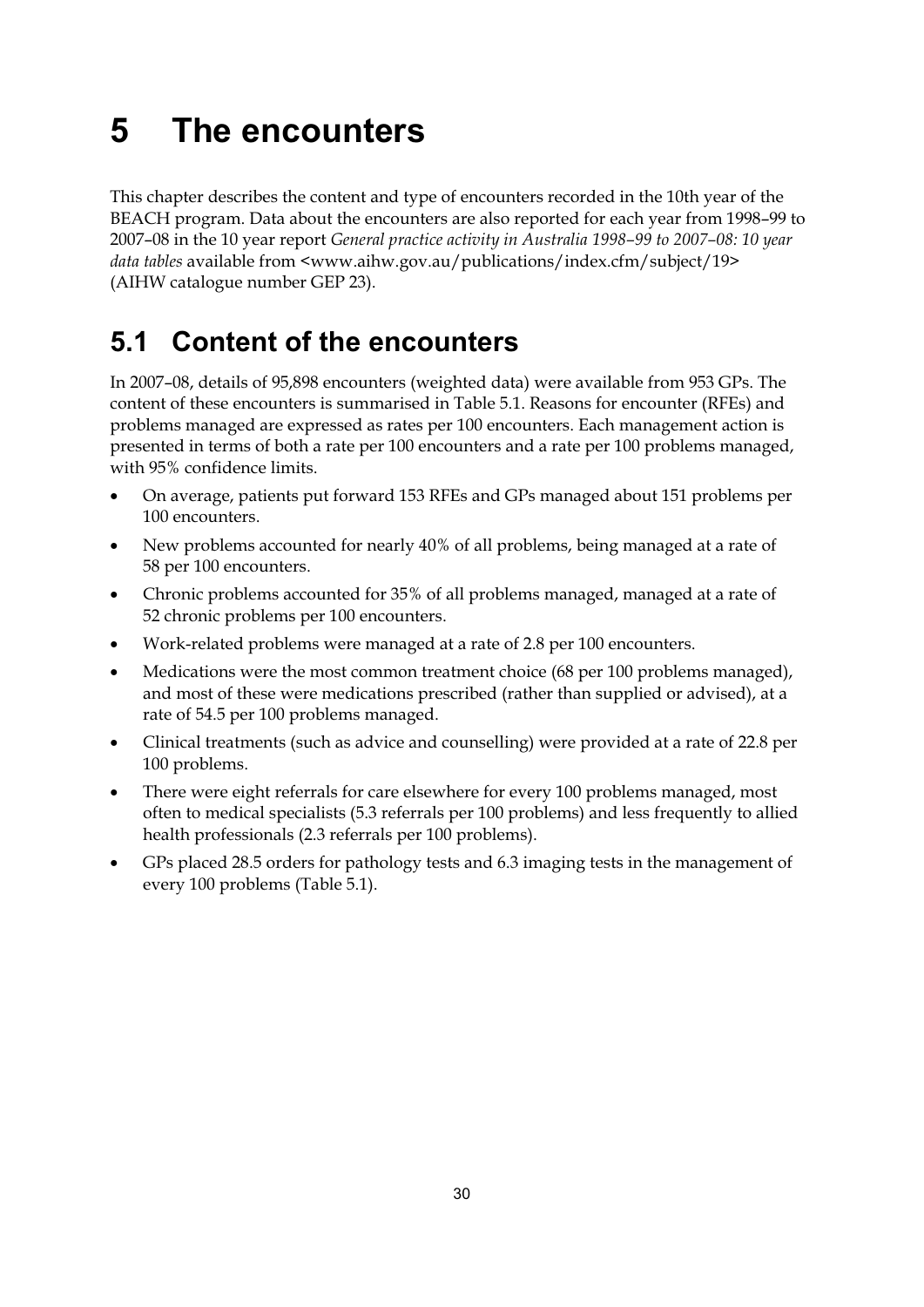|  |  |  |  | Table 5.1: Summary of morbidity and management |
|--|--|--|--|------------------------------------------------|
|  |  |  |  |                                                |

|                         |               | Rate per 100<br>encounters | 95%        | 95%        | Rate per 100<br>problems | 95%  | 95%        |
|-------------------------|---------------|----------------------------|------------|------------|--------------------------|------|------------|
| Variable                | <b>Number</b> | $(n = 95,898)$             | <b>LCL</b> | <b>UCL</b> | $(n = 145,078)$          | LCL  | <b>UCL</b> |
| General practitioners   | 953           |                            |            |            |                          |      |            |
| Encounters              | 95,898        |                            |            |            |                          |      |            |
| Reasons for encounter   | 146,696       | 153.0                      | 151.1      | 154.8      |                          |      |            |
| Problems managed        | 145,078       | 151.3                      | 149.2      | 153.4      |                          |      |            |
| New problems            | 55,300        | 57.7                       | 56.3       | 59.1       | 38.1                     | 37.1 | 39.1       |
| Work-related            | 2,719         | 2.8                        | 2.6        | 3.1        | 1.9                      | 1.7  | 2.0        |
| Chronic problems        | 50,132        | 52.2                       | 50.4       | 54.1       | 34.6                     | 33.6 | 35.5       |
| <b>Medications</b>      | 98,439        | 102.7                      | 100.3      | 105.0      | 67.9                     | 66.5 | 69.2       |
| Prescribed              | 79,051        | 82.4                       | 80.3       | 84.6       | 54.5                     | 53.2 | 55.8       |
| GP-supplied             | 9,702         | 10.1                       | 9.5        | 10.7       | 6.7                      | 6.3  | 7.1        |
| <b>Advised OTC</b>      | 9.686         | 10.1                       | 9.3        | 10.9       | 6.7                      | 6.2  | 7.2        |
| Other treatments        | 49,130        | 51.2                       | 48.9       | 53.6       | 33.9                     | 32.4 | 35.3       |
| Clinical*               | 33,121        | 34.5                       | 32.5       | 36.5       | 22.8                     | 21.6 | 24.1       |
| Procedural*             | 16,009        | 16.7                       | 15.9       | 17.5       | 11.0                     | 10.5 | 11.6       |
| Referrals               | 12,008        | 12.5                       | 12.0       | 13.0       | 8.3                      | 8.0  | 8.6        |
| Specialist*             | 7,647         | 8.0                        | 7.6        | 8.3        | 5.3                      | 5.1  | 5.5        |
| Allied health services* | 3,305         | 3.4                        | 3.2        | 3.7        | 2.3                      | 2.1  | 2.4        |
| Hospital*               | 381           | 0.4                        | 0.3        | 0.5        | 0.3                      | 0.2  | 0.3        |
| Emergency department*   | 210           | 0.2                        | 0.2        | 0.3        | 0.1                      | 0.1  | 0.2        |
| Other medical services* | 83            | 0.1                        | 0.1        | 0.1        | 0.1                      | 0.0  | 0.1        |
| Other referrals*        | 382           | 0.4                        | 0.3        | 0.5        | 0.3                      | 0.2  | 0.3        |
| Pathology               | 41,375        | 43.2                       | 41.3       | 45.0       | 28.5                     | 27.4 | 29.6       |
| Imaging                 | 9,143         | 9.5                        | 9.2        | 9.9        | 6.3                      | 6.1  | 6.5        |
| Other investigations    | 934           | 1.0                        | 0.9        | 1.1        | 0.6                      | 0.6  | 0.7        |

Includes multiple ICPC-2 or ICPC-2 PLUS codes (see Appendix 4, <www.aihw.gov.au/publications/index.cfm/subject/19>).

*Note:* LCL—lower confidence limit; UCL—upper confidence limit; OTC—over-the-counter.

### **5.2 Encounter type**

During the first 7 years of the BEACH program, where one (or more) MBS/DVA item number(s) was claimable for the encounter the GP was instructed to record only one item number. Where multiple item numbers (for example, an A1 item such as 'standard surgery consultation' and a procedural item number) were claimable for an encounter the GP was instructed to record the lower of the item numbers (usually an A1 item number).

From the 2005–06 BEACH data year, changes to the BEACH form were made to capture practice nurse activity associated with the GP–patient consultations. One of these changes was to allow GPs to record multiple (up to three) Medicare item numbers per encounter.

In Table 5.3 and Table 5.4 for comparability with previous years only one item number per Medicare/DVA-claimable encounter has been counted. Selection of one item number was undertaken on a priority basis: consultation item numbers override incentive item numbers,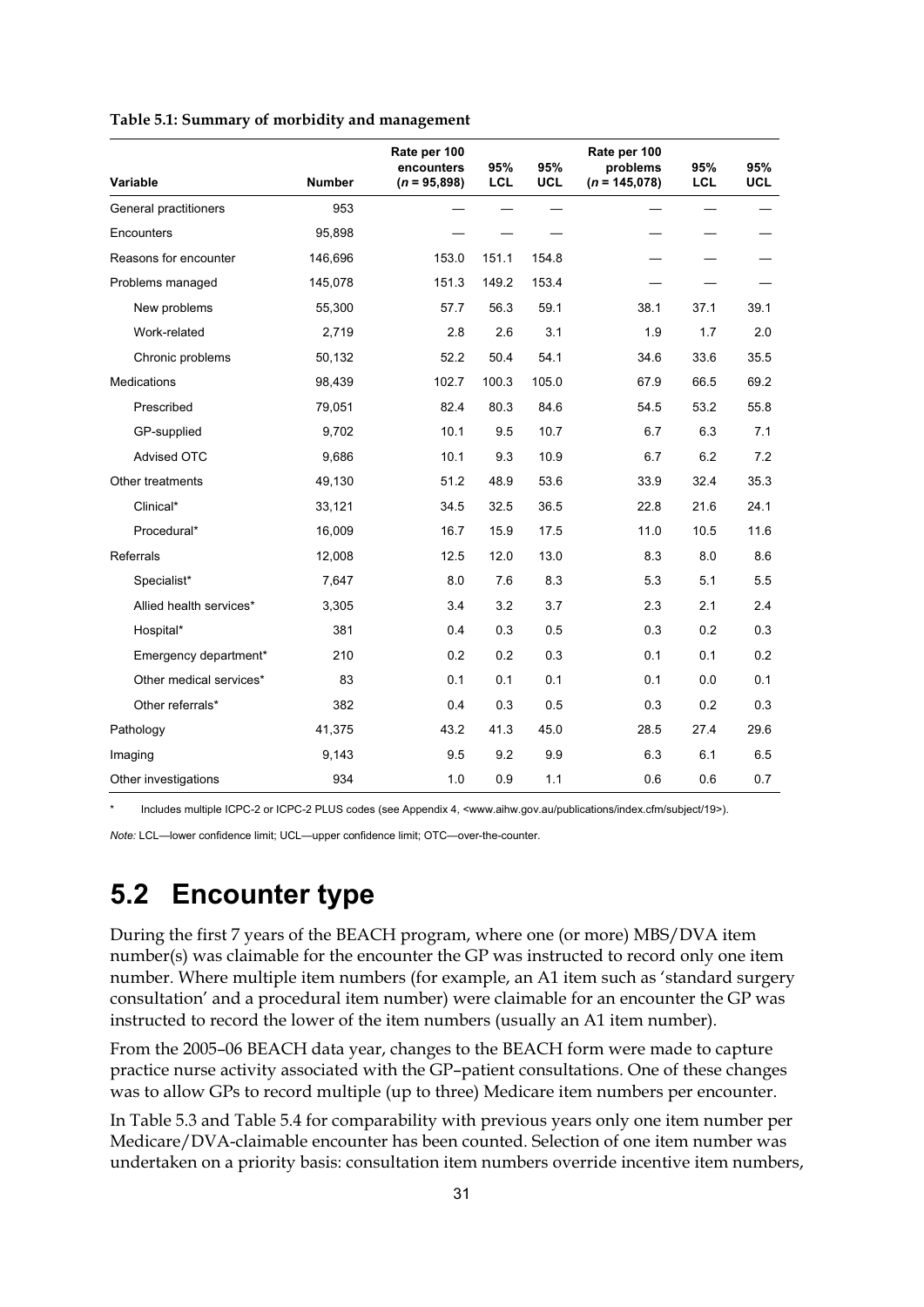which override procedural item numbers, which override other Medicare item numbers. Table 5.5 provides a breakdown of all item numbers recorded by the GPs. Chapter 13 gives a more specific description for each of the practice nurse Medicare item numbers recorded.

Table 5.2 provides an overview of the MBS/DVA item numbers recorded in BEACH in 2007–08. Overall there were 83,418 encounters where at least one MBS/DVA item number was recorded. Only one item number was recorded at three-quarters of BEACH encounters said to be claimable from the MBS/DVA.

| Variable                                                 | <b>Number</b> | Per cent of<br>encounters |
|----------------------------------------------------------|---------------|---------------------------|
| Encounters at which one MBS item was recorded            | 63.131        | 75.7                      |
| Encounters at which two MBS items were recorded          | 18.912        | 22.7                      |
| Encounters at which three MBS items were recorded        | 1.376         | 1.6                       |
| Total encounters at which at least one item was recorded | 83.418        | 100.0                     |

### **Table 5.2: Overview of MBS items recorded**

*Note:* Eleven encounters at which only a bulk-billing item number was recorded are not included in this table.

Table 5.3 reports the breakdown of encounter type (by payment source), counting a single Medicare item number per encounter (where applicable).

- $\bullet$  Indirect encounters (where the patient was not seen by the GP) accounted for 1.4% of all encounters.
- $\bullet$ Direct encounters (patient was seen by the GP) accounted for 98.6% of all encounters.
- $\bullet$  Direct encounters where the GP indicated that no charge was made occurred infrequently, at a rate of 0.4 per 100 encounters.
- $\bullet$ About 97% of all direct encounters were claimable either through Medicare or the DVA.
- $\bullet$ Encounters payable through workers compensation accounted for 2.3% of encounters.
- $\bullet$  Encounters payable through other sources (including hospital paid encounters) accounted for 0.7% of encounters.
- $\bullet$  There were 27 encounters where the only item recorded related to practice nurse activity, but the GP had indicated that she or he had seen the patient him/herself. There were 14 encounters at which a practice nurse item was recorded and the GP had indicated that they had not seen the patient. These were counted as indirect encounters.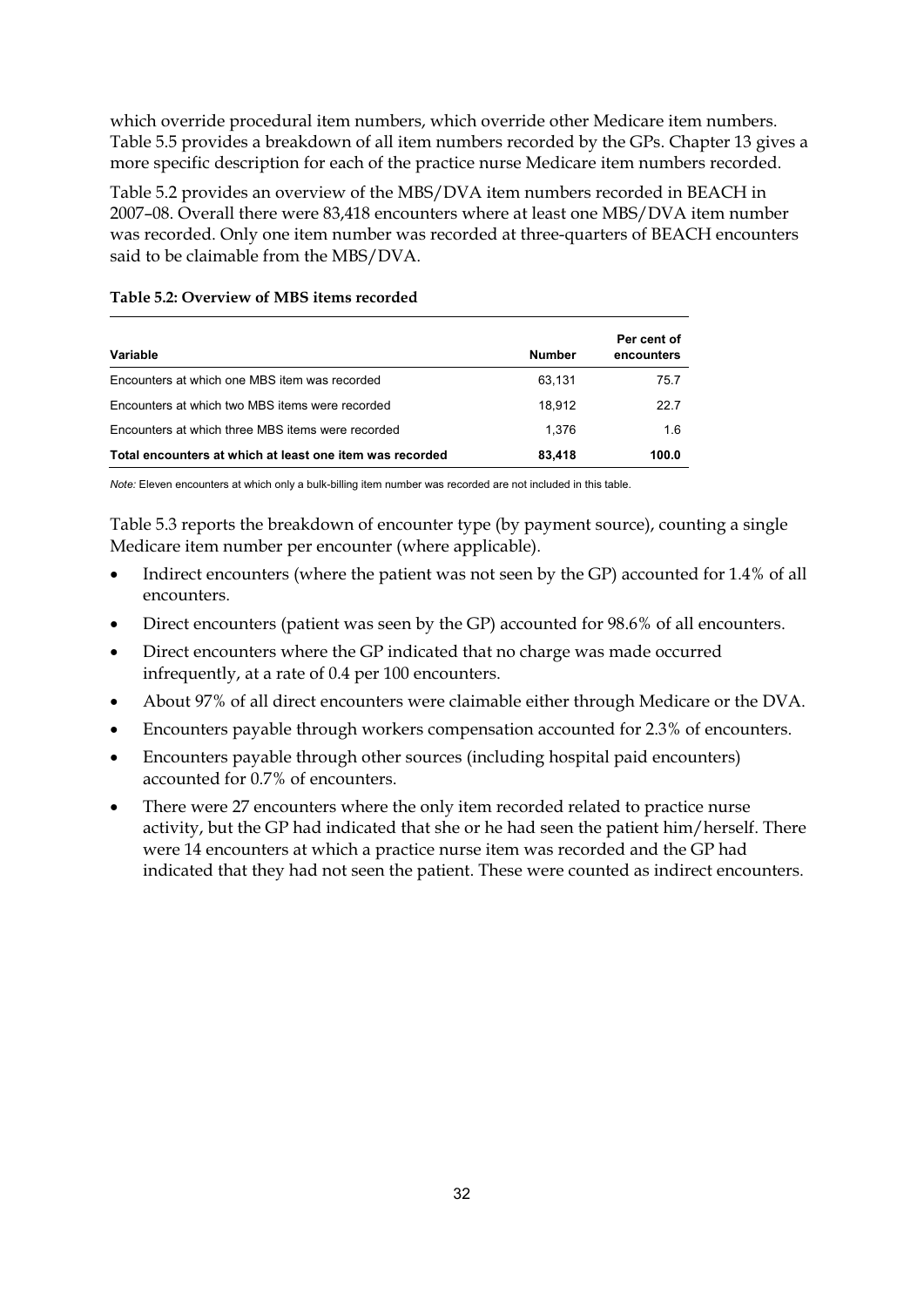#### **Table 5.3: Type of encounter**

|                                                  | Per cent of all<br>encounters <sup>(a)</sup> |                | 95%        | 95%        | Per cent of direct<br>encounters |  |
|--------------------------------------------------|----------------------------------------------|----------------|------------|------------|----------------------------------|--|
| Type of encounter                                | <b>Number</b>                                | $(n = 95,858)$ | <b>LCL</b> | <b>UCL</b> | $(n = 86, 359)$                  |  |
| General practitioners                            | 953                                          |                |            |            |                                  |  |
| Indirect encounters <sup>(b)</sup>               | 1,225                                        | 1.4            | 1.2        | 1.6        |                                  |  |
| Practice nurse only items (indirect encs)        | 14                                           | 0.0            | 0.0        | 0.0        |                                  |  |
| Direct encounters                                | 86,359                                       | 98.6           | 98.4       | 98.8       | 100.0                            |  |
| No charge                                        | 386                                          | 0.4            | 0.4        | 0.5        | 0.4                              |  |
| MBS/DVA items of service (all) <sup>(b)(c)</sup> | 83,418                                       | 95.2           | 94.9       | 95.6       | 96.6                             |  |
| MBS/DVA items of service (GPs only)              | 83,376                                       | 95.2           | 94.8       | 95.5       | 96.5                             |  |
| Practice nurse only items (direct encs)          | 27                                           | 0.0            | 0.0        | 0.1        | 0.0                              |  |
| Workers compensation                             | 2,000                                        | 2.3            | 2.1        | 2.5        | 2.3                              |  |
| Other paid (hospital, state, etc.)               | 577                                          | 0.7            | 05         | 0.8        | 0.7                              |  |
| Practice nurse only items (unspecified)          | $\overline{2}$                               | 0.0            | 0.0        | 0.0        |                                  |  |
| Subtotal                                         | 87,586                                       |                |            |            |                                  |  |
| Missing <sup>(d)</sup>                           | 8,311                                        |                |            |            |                                  |  |
| <b>Total encounters</b>                          | 95,898                                       |                |            |            |                                  |  |

(a) Missing data removed from analysis.

(b) Six encounters involving chronic disease management or case conference items were recorded as indirect encounters.

(c) Includes 14 indirect encounters at which a practice nurse item only was recorded and 2 unspecified encounters at which a practice nurse item was recorded.

(d) If the 'Patient not seen' box was ticked, and MBS items other than chronic disease management items or case conference items were recorded, those items were included as missing data.

*Note:* LCL—lower confidence limit; UCL—upper confidence limit; MBS—Medicare Benefits Schedule; encs—encounters; DVA—Australian Government Department of Veterans' Affairs.

Table 5.4 provides a summary of the MBS items recorded in BEACH, counting one item number only, using the same method described for Table 5.3. This provides comparable data to those reported in previous years.

- $\bullet$  Standard surgery consultations accounted for the majority (82.1%) of MBS/DVA-claimable consultations, at a rate of 78.2 per 100 encounters.
- $\bullet$ Almost 1 in 10 MBS/DVA encounters were long surgery consultations.
- $\bullet$  Short and prolonged surgery consultations, home visits and residential aged care consultations were relatively rare. Very few encounters occurring in hospitals were recorded.
- - Chronic disease management items, health assessments and GP mental health care items were all recorded rarely. There were six case conferences recorded during the 2007–08 BEACH year.

Those interested in GP activity at residential aged care facilities will find more information in O'Halloran et al. *General practitioner consultations at residential aged-care facilities*.55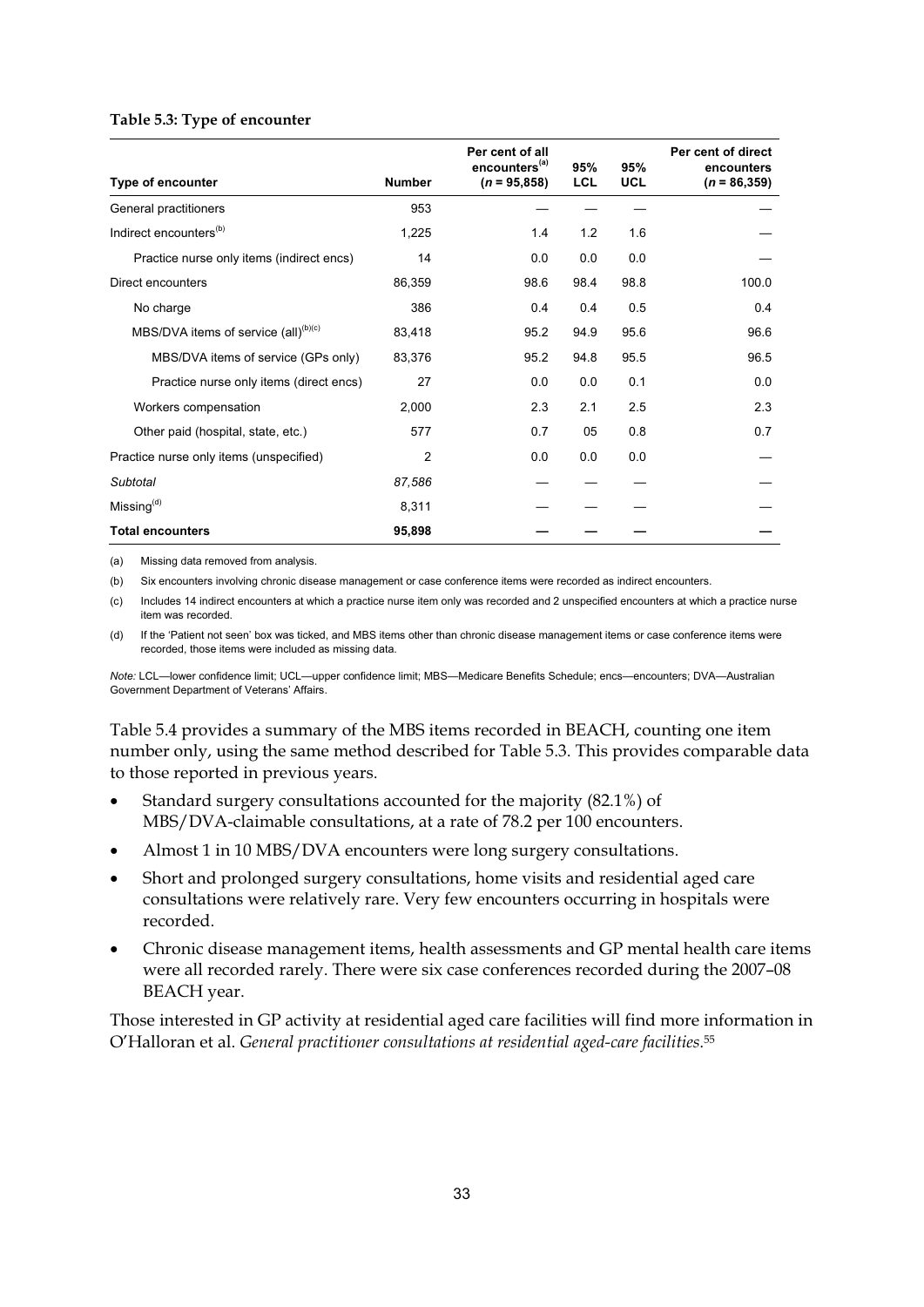|                                           |               | Rate per 100<br>encounters <sup>(a)</sup> | 95%        | 95%        | Per cent of<br><b>Medicare-paid GP</b> |
|-------------------------------------------|---------------|-------------------------------------------|------------|------------|----------------------------------------|
| <b>MBS/DVA</b> item                       | <b>Number</b> | $(n = 95,858)$                            | <b>LCL</b> | <b>UCL</b> | items ( $n = 83,376$ )                 |
| Short surgery consultations               | 990           | 1.1                                       | 0.9        | 1.3        | 1.2                                    |
| Standard surgery consultations            | 68,455        | 78.2                                      | 77.0       | 79.3       | 82.1                                   |
| Long surgery consultations                | 8,231         | 9.4                                       | 8.8        | 10.0       | 9.9                                    |
| Prolonged surgery consultations           | 559           | 0.6                                       | 0.5        | 0.8        | 0.7                                    |
| Home visits                               | 822           | 0.9                                       | 0.5        | 1.3        | 1.0                                    |
| Hospital                                  | 130           | 0.1                                       | 0.1        | 0.2        | 0.2                                    |
| Residential aged care facility            | 1,007         | 1.2                                       | 0.9        | 1.4        | 1.2                                    |
| Health assessments                        | 294           | 0.3                                       | 0.3        | 0.4        | 0.4                                    |
| Chronic disease management items          | 451           | 0.5                                       | 0.4        | 0.6        | 0.5                                    |
| Case conferences                          | 6             | 0.0                                       | 0.0        | 0.0        | 0.0                                    |
| GP mental health care                     | 682           | 0.8                                       | 0.7        | 0.9        | 0.8                                    |
| Incentive payments                        | 129           | 0.1                                       | 0.1        | 0.2        | 0.2                                    |
| Other items                               | 1,620         | 1.8                                       | 1.4        | 2.3        | 1.9                                    |
| Total MBS/DVA items of service (GPs only) | 83,376        | 95.2                                      | 94.8       | 95.5       | 100.0                                  |

**Table 5.4: Summary of MBS/DVA items recorded (counting one item number per encounter only)** 

(a) Missing data removed from analysis.

*Note:* LCL—lower confidence limit; UCL—upper confidence limit; MBS—Medicare Benefits Schedule; DVA—Australian Government Department of Veterans' Affairs.

Table 5.5 provides the distribution of all Medicare item numbers recorded across Medicare item number groups. Overall, there were 105,081 MBS item numbers recorded in BEACH in 2007–08. An average of 1.1 items was recorded at encounters where at least one MBS item was recorded.

Surgery consultations (including short, standard, long and prolonged) were the most commonly recorded type of item number, at 94% of the encounters where at least one item was recorded. They accounted for 74.5% of all MBS items recorded in BEACH.

The second most commonly recorded were items for bulk-billed incentive payments, which accounted for 16.0% of all items recorded. Items for hospital, residential aged care and home visits were together recorded at one in every 50 encounters (2%). Practice nurse items were recorded at 2.0% of all encounters (Table 5.5). For a more detailed breakdown of practice nurse item numbers, and related data on practice nurse activity, refer to Chapter 13.